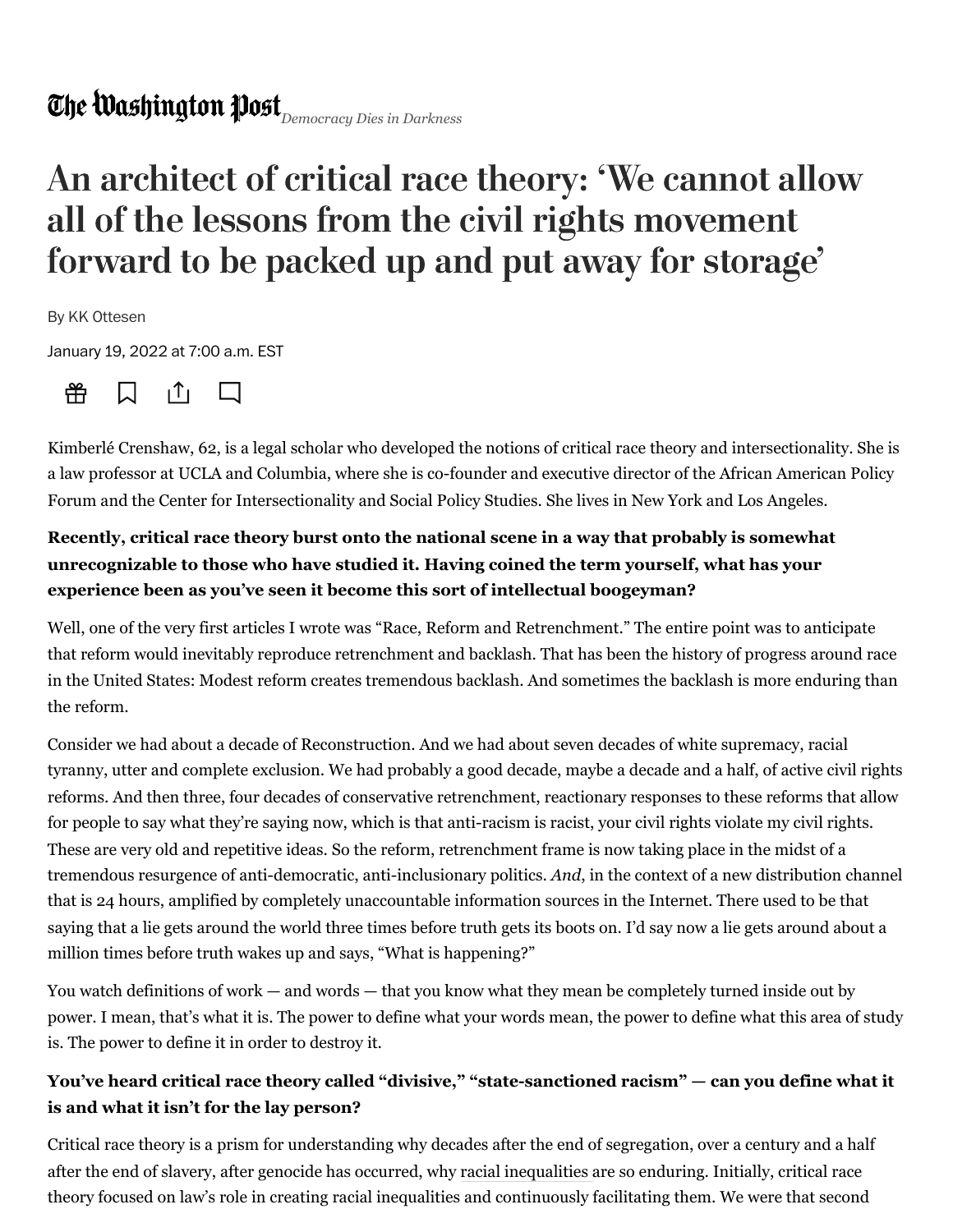generation after the formal collapse of segregation to go into institutions to see the ways that these institutions largely created during a time where most marginalized people of color were not part of them — function. What are the ways that those institutional structures continue to protect the interests that were created in slavery and that are its descendants?

The middle class was basically created through federal policy that was then distributed in a discriminatory way because of local control. A hundred and twenty billion dollars created the suburbs and did so in a racially discriminatory way. GI Bill created the middle class in a racially discriminatory way. So these are all critical ways of looking at our society.

## **What experiences as a young person helped inform your work? I know your parents were [politically] active?**

When I was in fourth grade, off I go to this new Christian school — before we knew anything about the politics that motivated some of the Christian academies to come online — and find out that I'm one of two Black people in the school. Also, apparently my presence there is a surprise for some of the parents; we'd assumed they'd know Black people are Christians, too. But that wasn't the point of the school. So there ensued a three-year confrontation with how Christianity and racism were not practices alien to each other in that school. It didn't help that I was the kid who won the academic contest and went to represent the school in the region. I would always get a talk: "Remember, you're representing us." A lot of anxiety about that. My cheers that I brought to the school, because I was a cheerleader, like, "Um, we can't do that. That's a little too …" I know they were basically saying "too Black." But it really came to a head in a class where one of the teachers read Revelations to apply to the civil right protests that were going on. She was literally teaching that the civil rights movement and then the Black Power movement, that we were in the final days and these Black activists were basically demons. And every day my hand was up: "My brother was one of those people." And so I'm fighting back, and off to the office I go for intentional disobedience. It was the beginning of understanding how school can discipline us away from confronting the truths about our society and try to weaponize us, to be agents of some of these ridiculous ideas. And I was like, "Ma, you've got to get me out of this school."

#### **How did you have the courage to speak up then?**

So my parents, they're called race men and women of the 20th century. The motto of some of them was "lifting as we climb." My grandmother was in a Black women's club movement. My mother had integrated the local lunch counter and the local pool, partly because her father was the town physician for Black folks, so they were able to do some of that without having the backlash — you'd get fired for doing that. So I think that came from her background straight to me. And my father's father was a minister, also given some degree of independence. So together their understanding was when we sit down at the dinner table, you need to have something to say about what you've seen in the world, what have you contributed to the world, what is your thinking. And so they would hear from me my efforts to put together what it meant in the world to be this little Black kid. [Laughs.] And so speaking my mind, at least to the world, was encouraged — they sometimes had a little issue when I said: Well, how come this particular unfairness is happening in the home? But the environment encouraged critical thinking and reflection and instilled a responsibility to address unfairness or address racism where I saw it. It just so happened it was in my classroom.

### **When you see all those parents out protesting at school board meetings about critical race theory being taught in the classrooms, what do you think?**

I think that the Republican right-wing outrage machine is very, very powerful. I see the money behind it. I see the slick, high-production-value videos and booklets, and I see the common language and phrases, and I just know it's a campaign. A campaign that is nicely framed as grass roots when, in fact, it is not. I see the fingerprints of the think tanks that for some time have been rooting around for something that would catch fire. And I see that parents, some of them, if you just follow some of the organizations  $-$  the Moms for Liberty  $-$  you see this is a regeneration of activists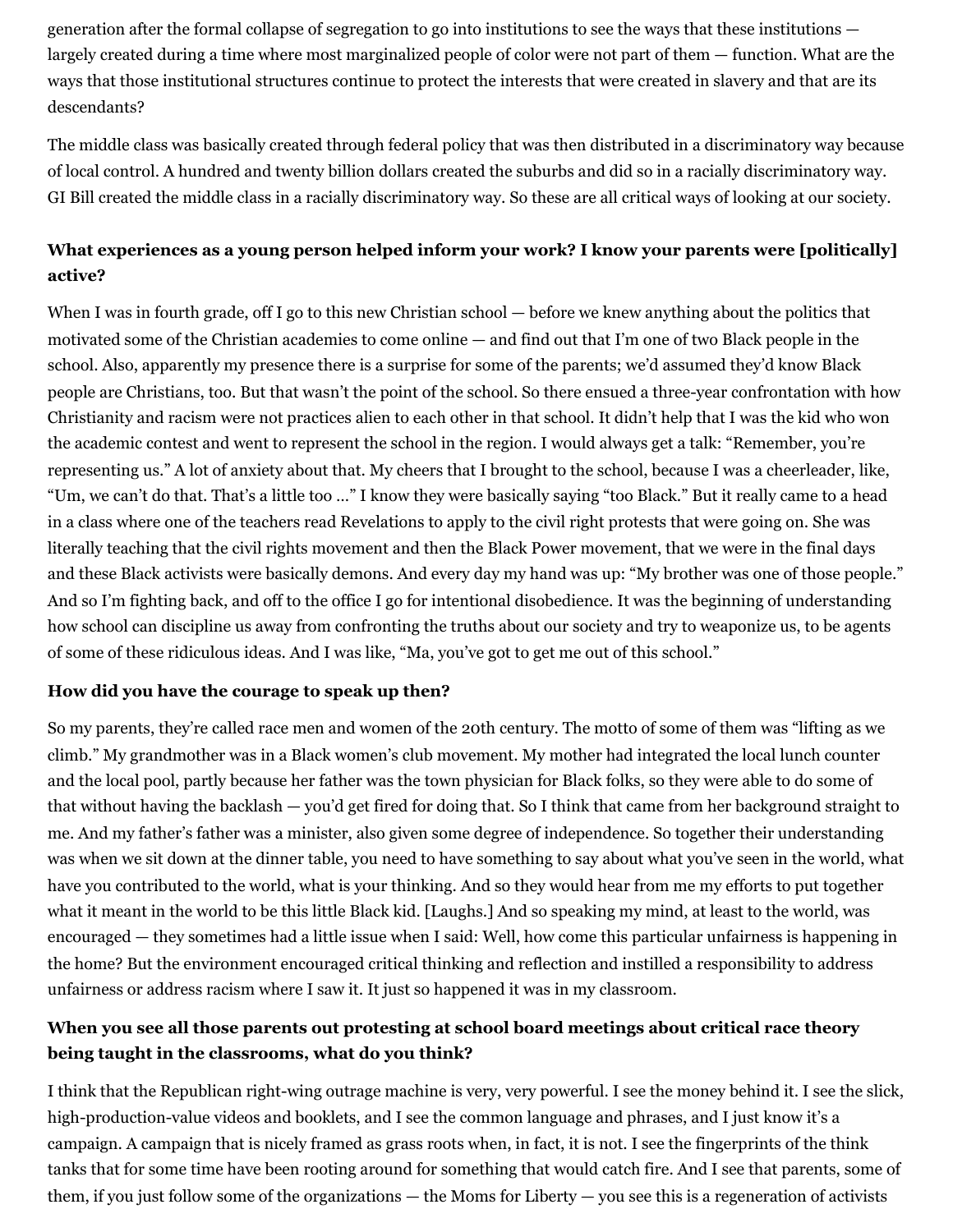who have been in various formations. It plays well on TV, and it is a show. It's like reality TV, which is not necessarily reality.

And I think: Where is the outrage about the things that *really* are putting children at risk? And there are things that are really putting children at risk, right? It is not critical race theory. And when I look at the list of topics now banned because they're discriminatory, I can't help but notice what's not there: eugenics, "The Bell Curve," things that if there really, really was concern about teaching our children ideas that are divisive and that cause us not to share in our common heritage of Americans, it would be a whole different list.

## **It seems that critical race theory came into the [national] conversation as a backlash to progress made after the killing of [George Floyd](https://www.washingtonpost.com/graphics/2020/lifestyle/magazine/the-endless-call-for-racial-equity-and-justice-in-photos-and-quotes/?itid=lk_inline_manual_28) and a grappling with long-standing, systemic issues.**

Absolutely. Think about it: The George Floyd situation was a generational moment. Right? It was huge. Every state in the union had a march. The majority of people out there were not of color. Language was being shared widely for the first time: "systemic racism," "institutionalized patterns of marginality," "racial power." People were saying these words in a way that they hadn't — ever! Yet, and this is where some of the problem is, it's like those songs where everybody knows the chorus and they sing the chorus at the top of their lungs. And then [the rest of the song is]: *Mmmuuhmm da da da da mmmmmmmerm* — that's kind of the situation we had. With no real literacy beyond that, with no capacity to actually say: Okay, so tell us what that means, what needs to be done. Tell us what the policies are that allow us to unravel the institutionalized forms of inequality that you are now talking about.

And if you don't have the ability to do it, you've picked a fight with a giant, and you don't have ammunition. You don't have troops, you don't have the war plan to respond to it. And you know the reasons why are that this is new for many people. This was produced by a singular moment, and that moment is increasingly looking like it may be singular if we're not prepared in this moment to actually say: This really is what structural racism is. It's not this stuff that these other people are talking about.

#### **You saw [Florida Gov. Ron] DeSantis [issued an "anti-woke" act?](https://www.washingtonpost.com/politics/2021/12/15/desantis-stop-woke-act-mlk-crt/?itid=lk_inline_manual_33)**

Yes. And he actually used Martin Luther King to support the idea. What can be more a statement of racial power than to use a martyr who died for a particular cause, to use his name in order to say that he would support eliminating further discourse about the cause that he died for? I mean, what could be more an example of this sort of boundless capacity for contradiction for hypocrisy? He was a critical race theorist before there was a name for it. So that would be bad enough if they were just using Martin Luther King as a justification, but the fact that some of these folks are also saying we need to take Martin Luther King's books, or a story of his March on Washington, out of the curriculum even as they're using it to justify it.

We cannot allow all of the lessons from the civil rights movement forward to be packed up and put away for storage. Because if that happens, anything and everything that speaks of diversity and fairness and inclusion will always be vulnerable to: *Well, that's just critical race theor*y. And so you have to recognize that the effort to pack all this together is not just about critical race theory. It's about the entire justice project.

#### **So how do you think about reform in a way that doesn't cause one step forward, seven steps back?**

It's my constant question. You know, one of the things that I think about — a lot — is if we were to go back and talk to, I don't know, Frederick Douglass in 1874 or any of the Black congressmen who were elected to serve Congress or any of the senators or the lieutenant governors who were Black or the majority who in South Carolina actually ran their governments there before the great coups that ended that experiment in multiracial democracy  $-$  if we were to say, "Look, this is what happened." [Laughs.] "What now would you do differently? What could have been done differently?" — what would they tell us? Did they have any idea that they would be wiped out of politics altogether? Did h h id h f h ld b kill d id h h id h i ld b li i l